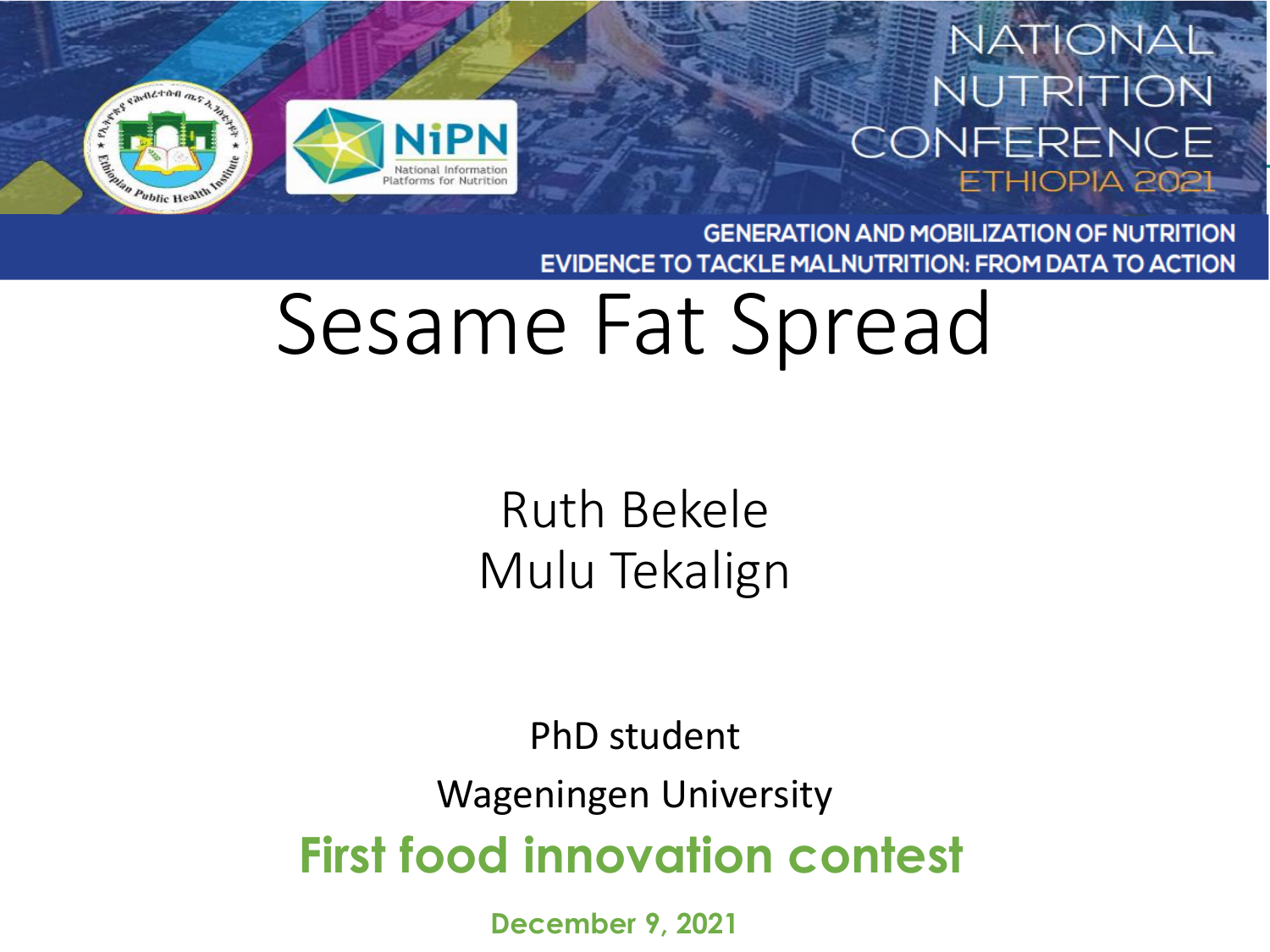#### Introduction

- Sesame seed is one of the top export agricultural commodity in Ethiopia
- Value addition on sesame seed will avail more nutrition and generate more income
- Sesame are good source of proteins, complex carbohydrates some minerals
- Consuming sesame has health benefits and its is categorized among nutraceutical and functional food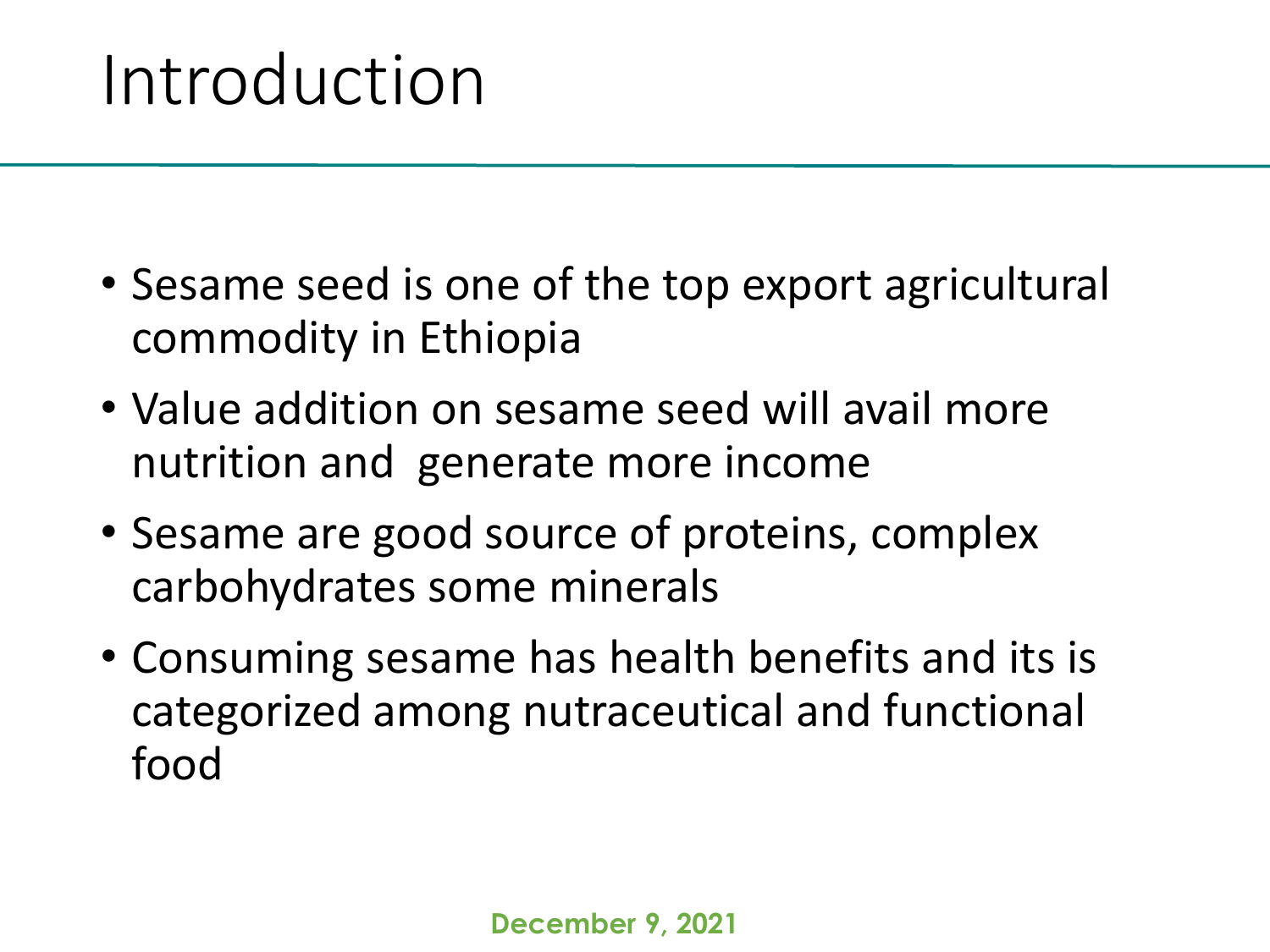### Preparation of Sesame Fat spread

- Sesame was soaked, dehulled, roasted and it was cooled down to room temperature
- Then it was grounded with
	- Salt
	- Hydrogenated vegetable oil
	- Soy lecithin
	- Sugar
- Sesame fat spread is tasty to consume for all age groups in different food preparations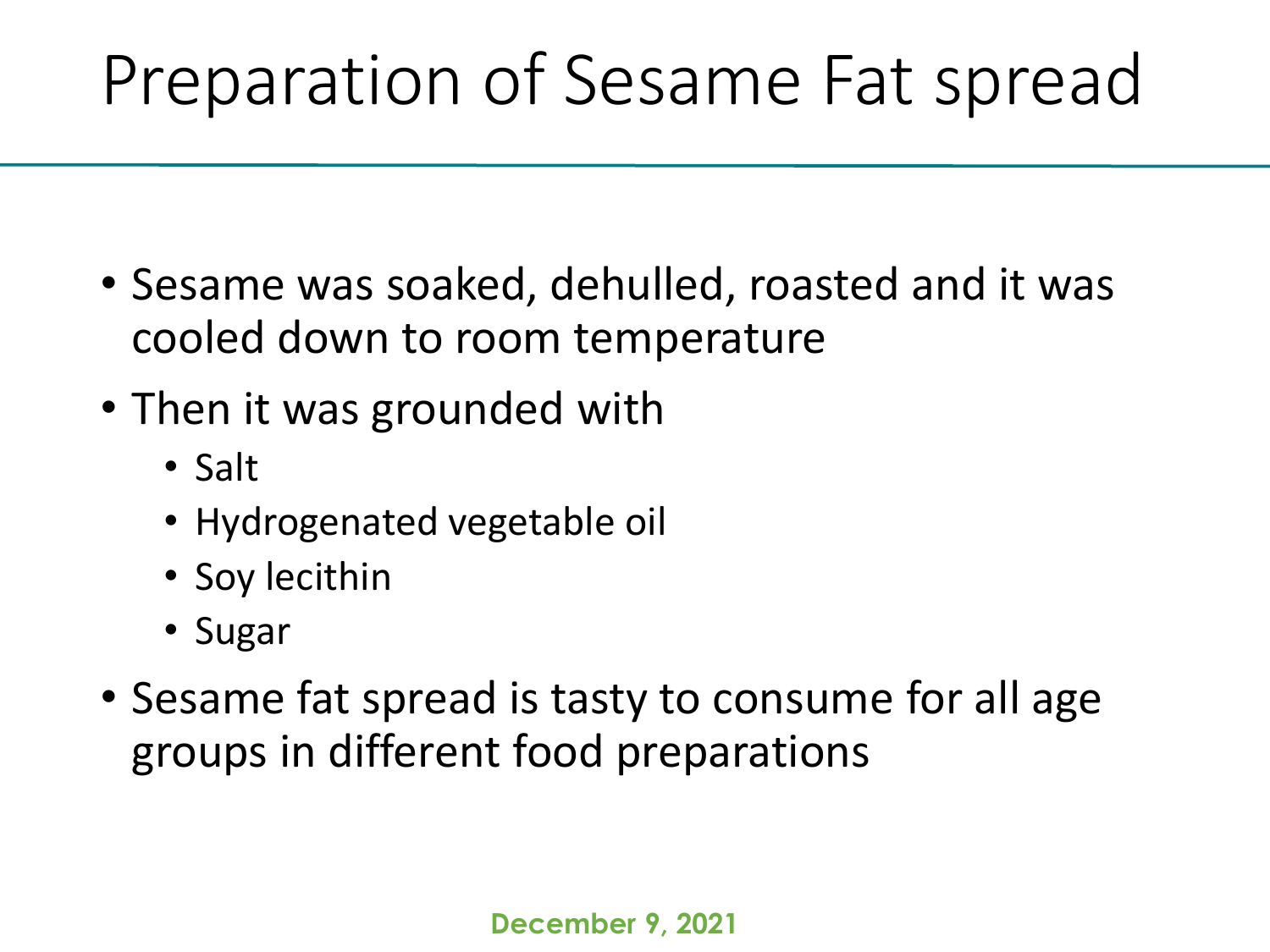#### Sesame Fat Spread

• Sesame Fat Spread can

 $\checkmark$  be eaten by spreading on bread as breakfast and anytime as snacks

- $\checkmark$  be used in salad mix to enhance the flavor (like Mayonnaise)
- $\checkmark$  be used /eaten as sandwiched in biscuits
- $\checkmark$  be added on soup for its nutty taste (as peanut butter is used)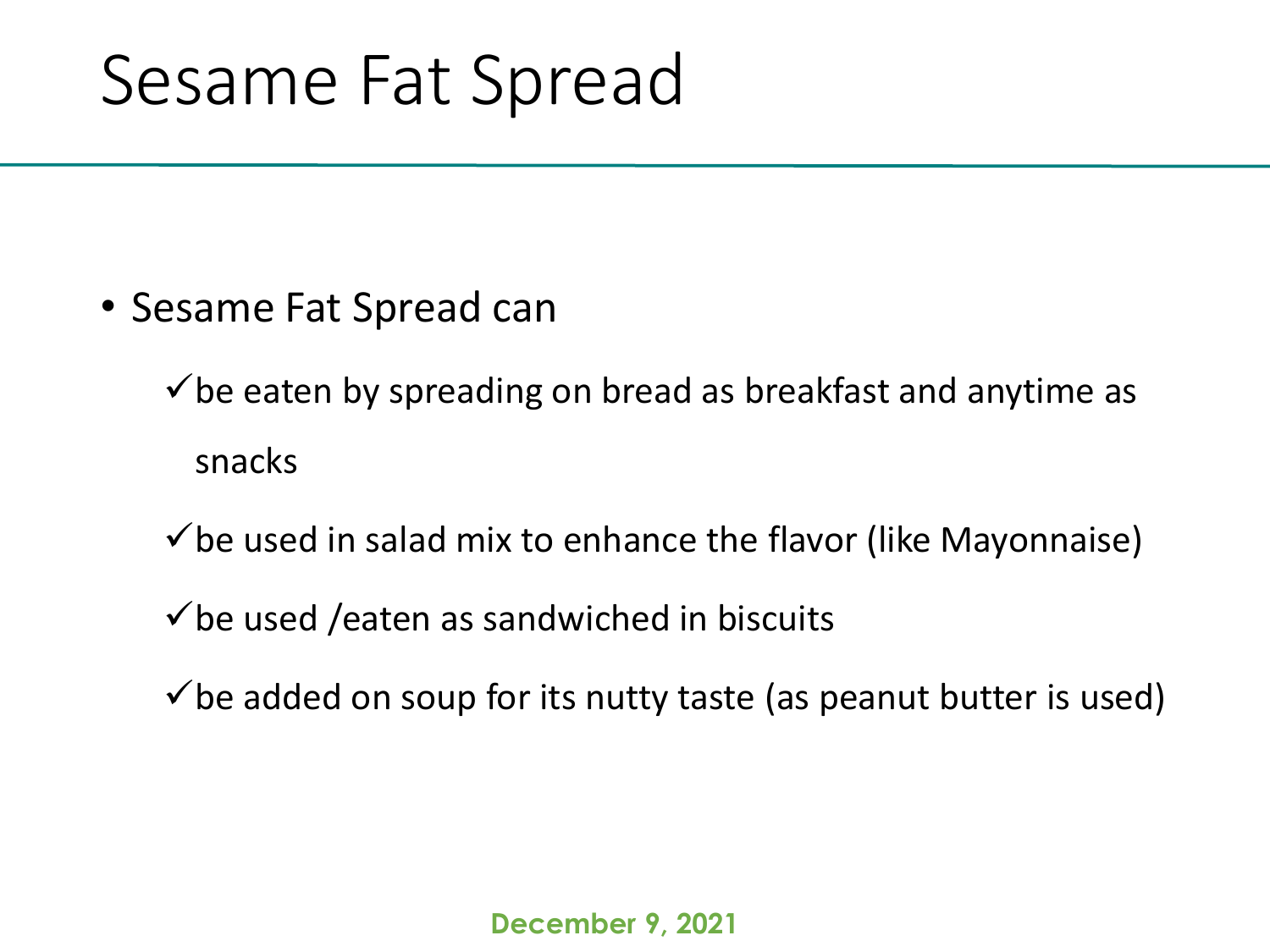### Nutritional Values

| Composition (%)            | Mean value ±     |
|----------------------------|------------------|
|                            | S.D              |
| Moisture                   | $0.26 \pm 0.03$  |
| Protein                    | $27.0 \pm 0.6$   |
| Crude fat                  | $53.51 \pm 2.43$ |
| <b>Total Carbohydrates</b> | 16.31            |
| Crude fiber                | $13.23 \pm 1.4$  |
| Ash                        | $3.15 \pm 0.02$  |

| <b>SN</b>      | <b>Fatty Acid</b>          | <b>Composition (%)</b> |
|----------------|----------------------------|------------------------|
| $\mathbf{1}$   | <b>Palmitic Acid</b>       | 13.31                  |
| $\overline{2}$ | <b>Palmitolic Acid</b>     | 0.17                   |
| 3              | <b>Stearic Acid</b>        | 6.57                   |
| 4              | Oleic Acid                 | 40.07                  |
| 5              | Linoleic Acid              | 37.95                  |
| 6              | Linolinic Acid             | 0.31                   |
|                | <b>Unknown Fatty Acids</b> | 1.62                   |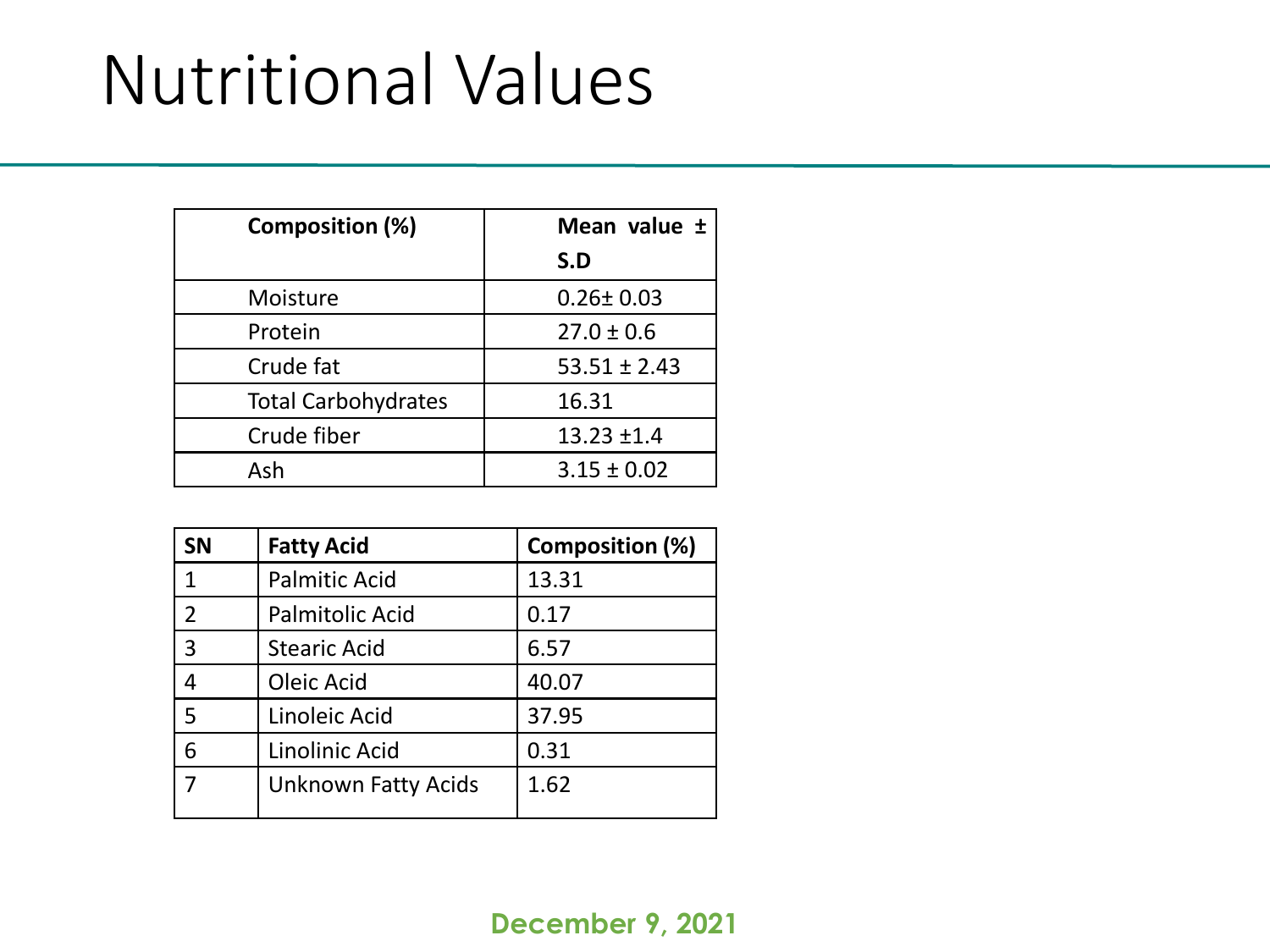#### Health Benefits

- It has good nutritional value, easily digested and stable to oxidative stress
- Biologically active components, such as phyto chemicals, Iso-flovones and sesamin,
	- reduce of the development of chronic diseases such as cancer, diabetes, and coronary heart diseases
- Contains ''good'' fat (monounsaturated and polyunsaturated fat) and antioxidants that protects the from the damaging effects of free radicals